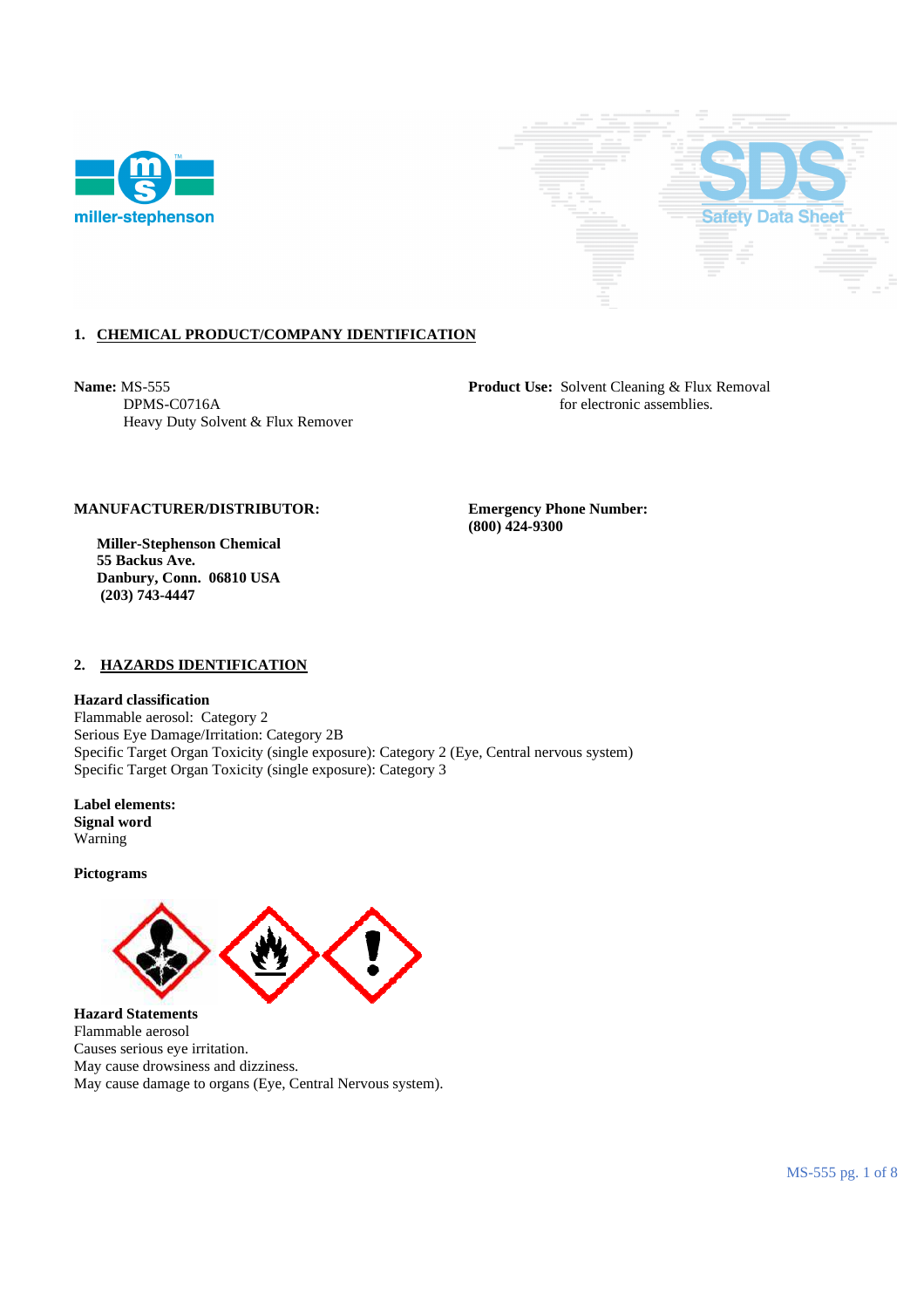### **Precautionary Statements**

Keep away from heat/sparks/open flames/hot surfaces. – No smoking.

Do not spray on an open flame or other ignition source.

Do not pierce or burn, even after use.

Do not breathe mist/vapors/spray.

Wash skin thoroughly after handling.

Do not eat, drink, or smoke when using this product.

Use only outdoors or in a well-ventilated area.

IF INHALED: Remove victim to fresh air and keep at rest in a position comfortable for breathing.

Call a POISON CENTER or doctor/ physician, if you feel unwell.

IF IN EYES: Rinse cautiously with water for several minutes. Remove contact lenses, if present and easy to do. Continue rinsing. If eye irritation persists: Get medical advice/ attention.

Protect from sunlight. Do not expose to temperatures exceeding 50°C/122°F.

Dispose of contents/ container in accordance with local, regional, national, and international regulations.

### **Other Hazards**

Flammable aerosol. Vapors are heavier than air and can cause suffocation by reducing oxygen available for breathing. Misuse or intentional inhalation abuse may lead to death without warning symptoms, due to cardiac effects.

### **3. INGREDIENTS**

| <b>Material</b> (s)                      | CAS No.        | Approximate % |
|------------------------------------------|----------------|---------------|
| $1,1,1,2,2,3,4,5,5,5$ -Decafluoropentane | 138495-42-8    | $22 - 26$     |
| Trans, 1.2-Dichloroethylene              | $156 - 60 - 5$ | $65 - 70$     |
| Methanol                                 | 67-56-1        | $4 - 6$       |
| Carbon Dioxide                           | 124-38-9       | $3 - 4$       |

#### **4. FIRST AID MEASURES**

**Inhalation:** Remove patient to fresh air. Get medical attention.

- **Eye:** Immediately flush eyes with plenty of water for at least 15 minutes. If easy to do, remove contact lenses. Continue to rinse. Get medical attention.
- **Skin:** Immediately flush skin with plenty of water. Remove contaminated clothing and shoes. Wash clothing before use. Thoroughly clean shoes before reuse. Get medical attention.
- **Oral:** DO NOT induce vomiting. Get medical attention. Rinse mouth thoroughly with water. Never give anything by mouth to an unconscious person.

#### **Most important symptoms/effects, acute and delayed:** May cause cardiac arrhythmia.

Skin contact may provoke the following symptoms: Dermatitis, Discomfort, Pain, Redness, Rash, Itching, Swelling of tissue, Eye damage

Eye contact may provoke the following symptoms: Irritation, Pain, Tearing, Swelling of tissue, Redness, Impairment of vision, Discomfort

Inhalation may provoke the following symptoms: Eye damage

Effects of breathing high concentrations of vapor may include: Tiredness, Drowsiness, Central nervous system effects, Convulsions Adverse effects from repeated inhalation may include central nervous system effects

Ingestion may provoke the following symptoms: Lack of coordination, Narcosis, Eye damage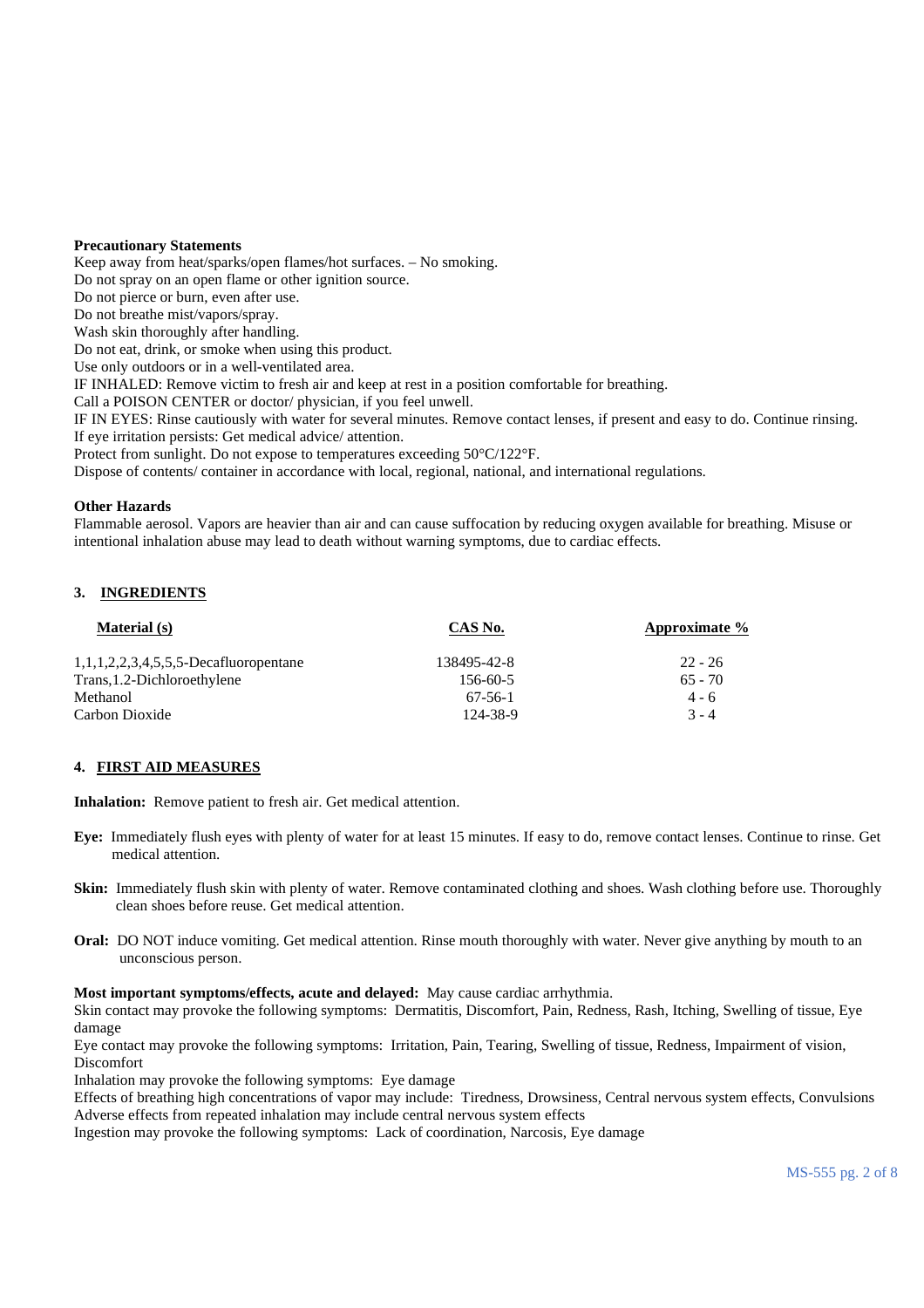Aspiration may cause pulmonary edema and pneumonitis. Causes eye irritation. May cause drowsiness or dizziness. May cause damage to organs.

**Notes to Physician:** Because of possible disturbances of cardiac rhythm, catecholamine drugs, such as epinephrine, that may be used in situations of emergency life support should be used with special caution.

### **5. FIRE FIGHTING MEASURES**

**Flammability:** This product is flammable. **Test Method:** Ignition distance test and Enclosed space ignition test

**Suitable Extinguishing Media:** Water spray, Alcohol-resistant foam, Dry chemical, Carbon dioxide (CO2)

**Unsuitable extinguishing media:** Do not use a heavy water stream. Use of heavy stream of water may spread fire.

**Special hazards:** Vapors may form explosive mixture with air. Exposure to combustion products may be hazardous to health. Hazardous combustion products: Hydrogen fluoride, Carbonyl fluoride, Carbon oxides, Chlorine compounds.

**Special Fire Fighting Instruction:** In the event of fire, wear self-contained breathing apparatus. Use personal protective equipment.

**Further information:** Use extinguishing measures that are appropriate to local circumstances and the surrounding environment. Evacuate personnel to safe areas. Cool containers with water spray. Fire residues and contaminated fire extinguishing water must be disposed of in accordance with local regulations.

#### **6. ACCIDENTAL RELEASE MEASURES**

**Personal precautions, protective equipment and emergency procedures:** Evacuate personnel to safe area. Use personal protective equipment. Ventilate area. In case of insufficient ventilation, wear suitable respiratory equipment.

**Environmental precautions:** Discharge into the environment must be avoided. Prevent further leakage or spillage if safe to do so. Prevent spreading over a wide area (e.g.by containment or barriers). Retain and dispose of contaminated wash water. Local authorities should be advised if significant spillages cannot be contained.

**Spill Cleanup**: Contain spillage, and then collect with non-combustible absorbent material, (e.g. sand, earth, diatomaceous earth, vermiculite) and place in container for disposal according to local / national regulations.

### **7. HANDLING AND STORAGE**

**Handling:** If sufficient ventilation is unavailable, use local exhaust ventilation. Use only in an area equipped with explosion-proof exhaust ventilation, if advised by assessment of the local exposure potential. Keep away from heat and sources of ignition. Take precautionary measures against static discharges. Do not eat, drink, or smoke. Do not swallow. Avoid contact with skin, eyes, or clothing. Wash thoroughly after handling.

**Storage Conditions**: Store in a clean, dry place that is well-ventilated. Do not store near sources of heat, in direct sunlight or where temperatures exceed 125<sup>o</sup>F/52<sup>o</sup>C. Do not pierce or burn, even after use.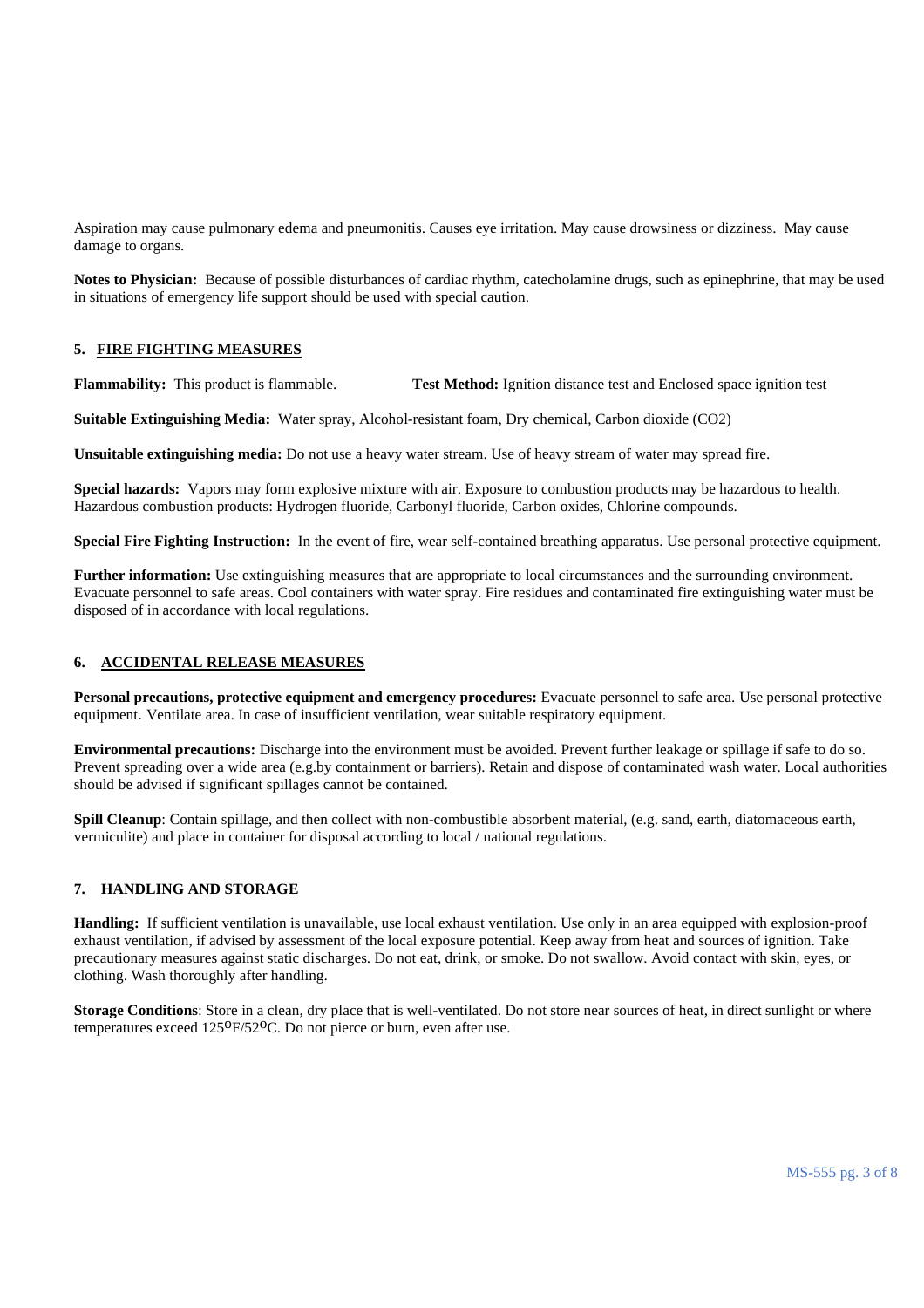#### **8. EXPOSURE CONTROLS/PERSONAL PROTECTION**

| <b>Exposure Limits:</b>                  | ACGIH           | <b>OSHA</b>     |
|------------------------------------------|-----------------|-----------------|
| $1,1,1,2,2,3,4,5,5,5$ -Decafluoropentane | Not Established | Not Established |
| Trans, 1, 2-Dichloroethylene             | 200 ppm, TWA    | 200 ppm, TWA    |
| Methanol                                 | 200 ppm, TWA    | 200 ppm, TWA    |

**Respiratory Protection:** General and local exhaust ventilation is recommended to maintain vapor exposures below recommended limits. Where concentrations are above recommended limits or are unknown, appropriate respiratory protection should be worn. Follow OSHA respirator regulations (29 CFR 1910.134) and use NIOSH/MSHA approved respirators. Protection provided by air purifying respirators against exposure to any hazardous chemical is limited. Use a positive pressure air supplied respirator if there is any potential for uncontrolled release, exposure levels are unknown, or any other circumstance where air purifying respirators may not provide adequate protection

**Eye Protection:** Avoid eye contact. Use chemical goggles or safety glasses with side shields.

**Skin Protection:** Avoid contact with skin. Use gloves impervious to this material (eg. Viton) when prolonged or frequently repeated contact occurs. For special applications, we recommend clarifying the resistance to chemicals of the protective gloves with the glove manufacturer. Wash hands before breaks and at the end of workday. Breakthrough time is not determined for the product. Change gloves often.

### **9. PHYSICAL AND CHEMICAL PROPERTIES**

| <b>Boiling Point: N.A.</b>                             | <b>Percent Volatile by Volume: 100%</b>                  |
|--------------------------------------------------------|----------------------------------------------------------|
| <b>Density:</b> 1.28 g/cc at $77^{\circ}F/25^{\circ}C$ | <b>Vapor Pressure:</b> To be determined                  |
| Vapor Density (Air=1): $>1$                            | <b>Solubility in <math>H_2O</math>:</b> To be determined |
| <b>pH</b> Information: Neutral                         | Evaporation Rate $(CC14=1)$ : N.A.                       |
| <b>Form:</b> Aerosol                                   | <b>Appearance:</b> Clear                                 |
| <b>Color:</b> Colorless                                | <b>Odor:</b> Ethereal                                    |

### **10. STABILITY AND REACTIVITY**

**Reactivity:** Not classified as a reactivity hazard

**Chemical stability:** Stable under normal conditions.

**Possibility of hazardous reactions:** Vapors form flammable mixture in air. In use may form flammable /explosive vapor-air mixture.

**Material and Conditions to Avoid:** None known.

**Decomposition:** No hazardous decomposition products are known.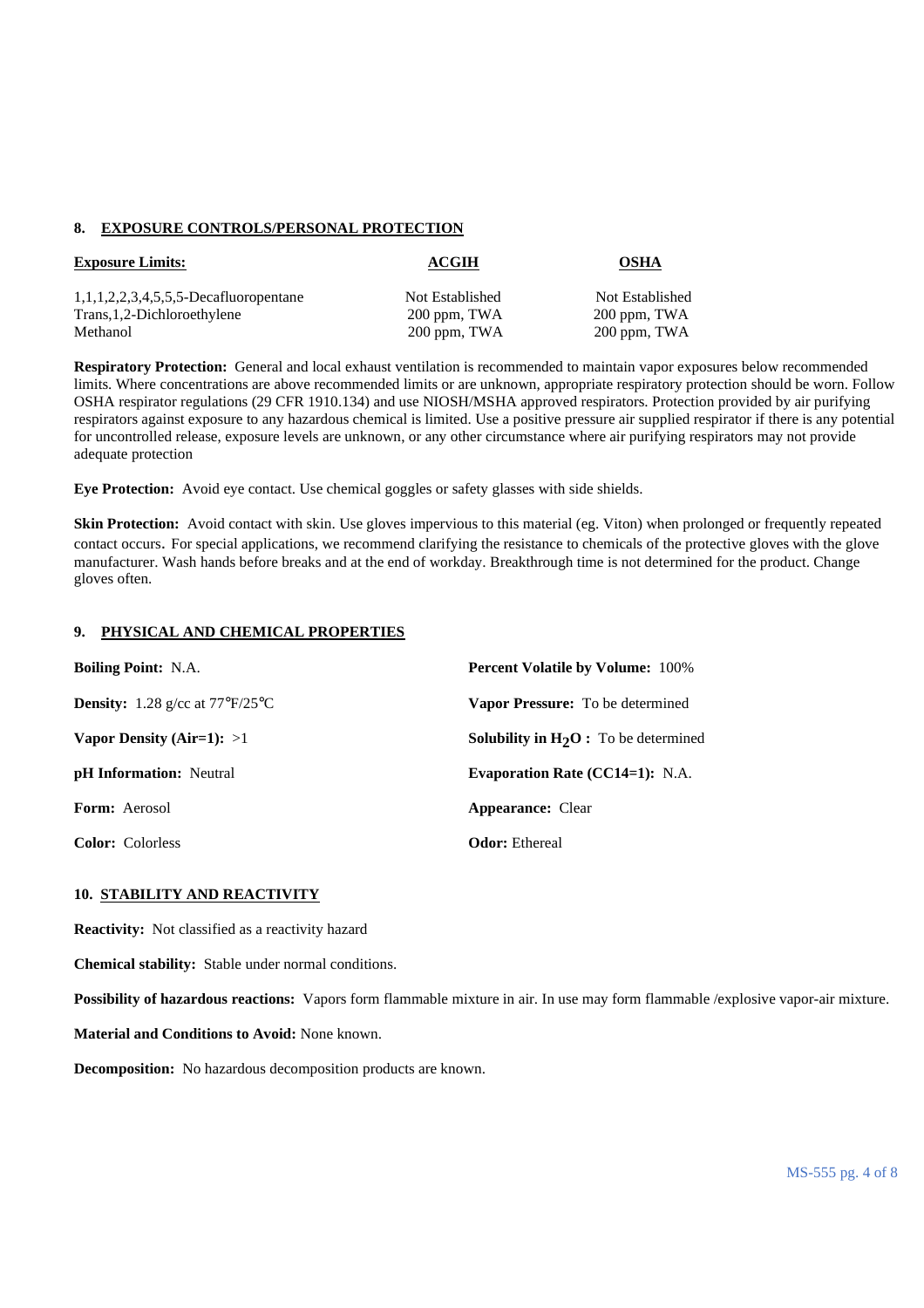# **11. TOXICOLOGICAL INFORMATION**

## **1,1,1,2,2,3,4,5,5,5-Decafluoropentane**

**Information on likely routes of exposure:** Inhalation, Skin contact, Ingestion, Eye contact **Acute Oral:** LD50: > 5000 mg/kg in rats **Acute Inhalation (vapor):** 4 hour LC50: 114 mg/l in rats **Acute Dermal:** LD50: > 5000 mg/kg in rats **Skin Corrosion/Irritation:** No skin irritation in rabbits. **Serious Eye Irritation/ Eye Irritation:** No eye irritation in rabbits. **Skin Sensitization:** No skin sensitization in Guinea pigs. **Respiratory Sensitization:** Not classified based on available information. **Germ Cell Mutagenicity:** Weight of evidence does not support classification as a germ cell mutagen. **Carcinogenicity:** Not classified based on available information. **Reproductive toxicity:** Weight of evidence does not support classification as a germ cell mutagen. **STOT-single exposure:** Not classified based on available information. **STOT-repeated exposure:** No significant health effects observed in animals at concentrations of 1mg/l/6h/d or less. **Aspiration toxicity:** Not classified based on available information.

### **Trans-1,2-Dichloroethylene**

**Acute Oral:** LD50: 7902 mg/kg in rats. Method: OECD Test Guideline 420

**Acute Dermal:** LD50: > 5,000 mg/kg in rabbits. Method: OECD Test Guideline 402

**Acute Inhalation:** 4 hour LC50: 95.5 mg/l in rats. Test atmosphere: vapor. Method: OECD Test Guideline 403

**Skin Corrosion/Irritation:** Mild skin irritation in rabbits. Method: OECD Test Guideline 404

**Serious Eye Irritation/ Eye Irritation:** Eye irritation in rabbits. Reversing within 7 days. Method: OECD Test Guideline 405 **Skin Sensitization:** Not classified based on available information.

**Respiratory Sensitization:** Not classified based on available information.

**Germ Cell Mutagenicity:** In vitro and In vivo – Not Mutagenic. Weight of evidence does not support classification as a germ cell mutagen.

**Carcinogenicity:** Not classified based on available information.

**Reproductive toxicity:** Embryo-fetal development: Negative in rat by inhalation. Method: OECD Test Guideline 414

**STOT-single exposure:** May cause drowsiness and dizziness.

**STOT-repeated exposure:** No significant health effects observed in animals at concentrations of 250 ppmV/6h/d or less by inhalation. **Aspiration toxicity:** Not classified based on available information.

### **Methanol**

**Inhalation Acute toxicity:** 3mg/l estimated, 4 hours (vapor). Method: Expert judgement. (Based on harmonized classification in EU regulation 1272/2008, Annex VI)

**Dermal Acute toxicity:** 300 mg/kg, (estimated in humans)

**Oral Acute Toxicity:** 300 mg/kg, (estimated in humans)

**Skin Corrosion/Irritation:** No irritation, Rabbit

**Serious Eye Irritation/ Eye Irritation:** No irritation, Rabbit

**Skin sensitization:** Negative in Guinea pig (Maximization Test)

**Respiratory Sensitization:** Not classified based on available information.

Germ Cell Mutagenicity: Genotoxicity in vivo and vitro tests were negative.

**Carcinogenicity:** Negative in Mouse, 18 months (inhalation-vapor).

**Reproductive Toxicity:** Fertility/early embryonic development - Negative in Mouse (ingestion)

Embryo-fetal development - Positive in Mouse (ingestion). The effects were seen only at maternally toxic doses.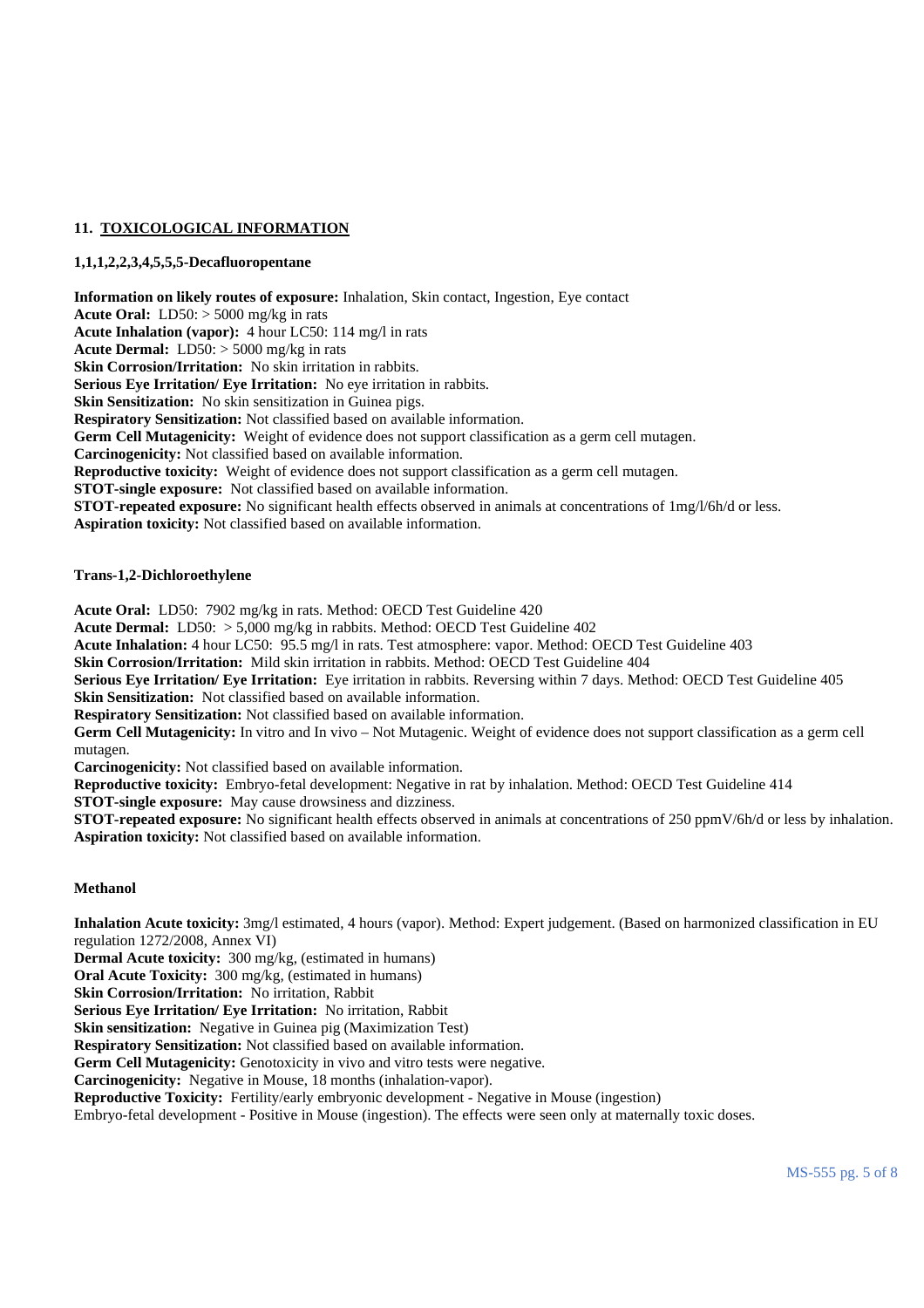**STOT-single exposure:** May cause damage to organs (Eyes, Central Nervous System) **STOT-repeated exposure:** NOEL: 1.06 mg/l (90 days, Inhalation) in rats **Aspiration toxicity:** Not classified based on available information

# **12. ECOLOGICAL INFORMATION**

#### **1,1,1,2,2,3,4,5,5,5-Decafluoropentane:**

96 hour LC50 in Oncorhynchus mykiss (rainbow trout): 13.9 mg/l 96 hour LC50 in Pimephales promelas (fathead minnow): 27.2 mg/1 96 hour LC50 in Danio rerio (zebra fish): 13 mg/l 48 hour LC50 in Daphnia magna (Water flea): 11.7 mg/l 72 hour EC50 in Pseudokirchneriella subcapitata (Green algae): >120 mg/l 21 days NOEC in Daphnia magna (Water flea): 1.72 mg/l

**Biodegradability:** Not readily biodegradable. **Bioaccumulative potential:** Bioaccumulation is unlikely. **Mobility in soil:** No data available

#### **Trans-1,2-Dichloroethylene**

96 hour LC50 in Lepomis marochirus (Bluegill sunfish): 135 mg/l. Based on data from similar materials. 48 hour EC50 in Daphnia magna (Water flea): 220 mg/l. Method: EPA-660/3-75-009 72 hour EC50 in Pseudokirchneriella subcapitata (Green algae): 36.36 mg/l. Method: OECD Test Guideline 201

**Biodegradability:** Not readily biodegradable. Method: OECD Test Guideline 301D **Bioaccumulative potential:** Partition coefficient: n-octanol/water: log Pow: 2.06

#### **Methanol**

96 hour LC50 in Lepomis marochirus (Bluegill sunfish): 15,400 mg/l 48 hour EC50 in Daphnia magna (Water flea): >10,000 mg/l 96 hour EC50 in Pseudokirchneriella subcapitata (Green algae): 22,000 mg/l 200 hour NOEC in Oryzias latipes (Orange-red killfish): 15,800 mg/l

**Biodegradability:** Readily biodegradable. 95% biodegradable in 20 days **Bioaccumulative potential:** Bioconcentration factor (BCF): <10 in Leuciscus idus (Golden orfe). Partition coefficient: noctanol/water: log Pow: -0.77

### **13. DISPOSAL CONSIDERATIONS**

If recycling is not practicable, dispose of in compliance with local regulations. Remove to a permitted waste disposal facility.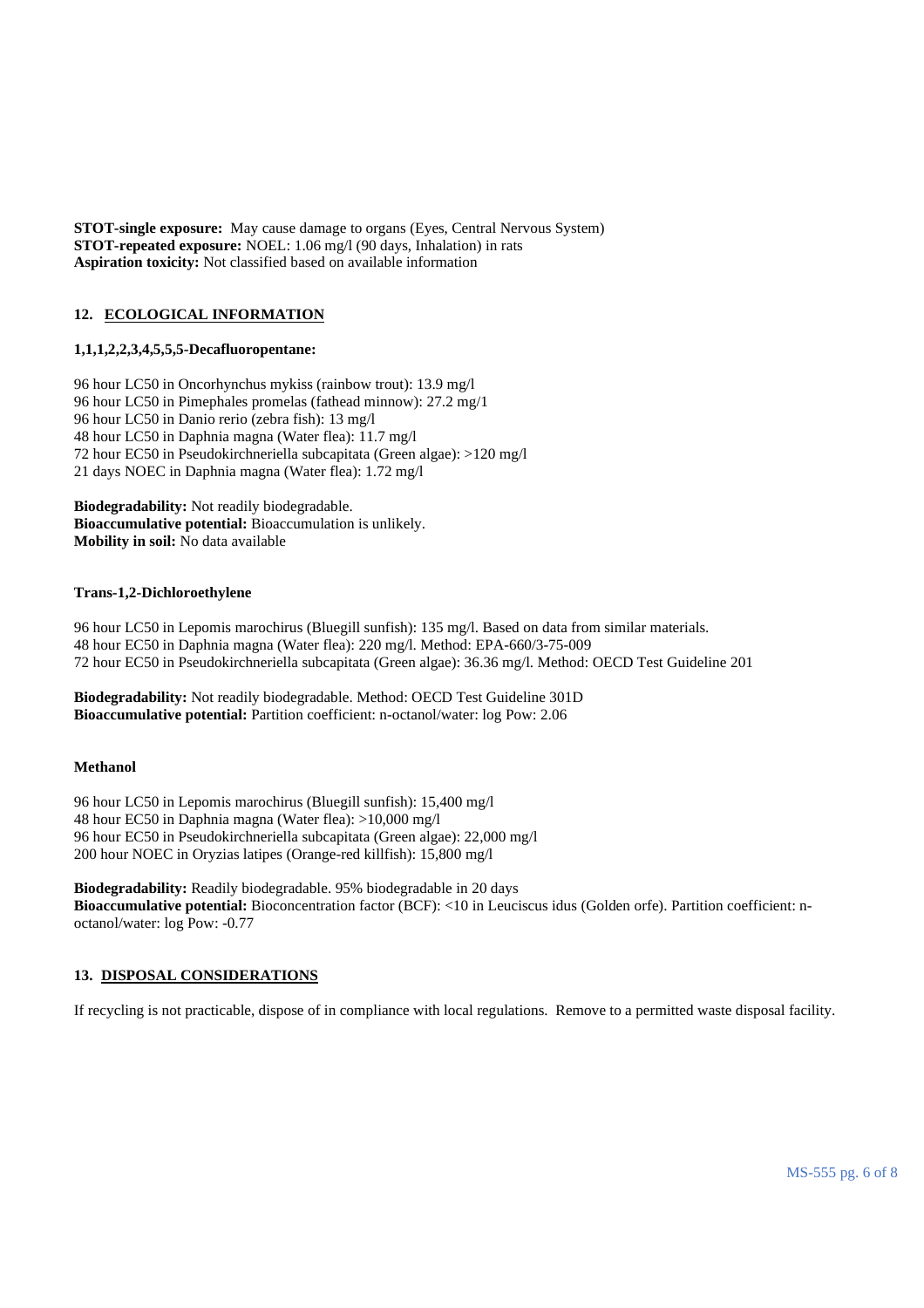# **14. TRANSPORT INFORMATION**

## **U.S. DOT Limited Quantity**

 **IATA Proper Shipping Name:** Aerosols, Flammable **Hazard Class:** 2.1 **Identification No.** UN1950 **Packing Group:** None

 **IMDG Proper Shipping Name:** Aerosols, Flammable **Hazard Class:** 2.1 **Identification No.** UN1950 **Packing Group:** None

## **15. REGULATORY INFORMATION**

#### **U.S. Federal Regulations**

**TSCA:** All ingredients are listed in TSCA inventory.

1,1,1,2,2,3,4,5,5,5-Decafluoropentane (CAS# 138495-42-8) - The United States Environmental Protection Agency has established a Significant New Use Rule (SNUR; 40 CFR 721.5645) for this product. This product contains one or more substances which requires export notification under TSCA Section 12(b) and 40 CFR Part 707 Subpart D.

**CERCLA Reportable Quantity:** Methanol, 67-56-1: Component RQ is 5000 lbs. Trans-Dichloroethylene, 156-60-5: Component RQ is 1000 lbs.

**SARA 304 Extremely Hazardous Substances Reportable Quantity:** This material does not contain any components with a section 304 EHS RQ.

**SARA 302 Extremely Hazardous Substances Threshold Planning Quantity:** This material does not contain any components with a section 302 EHS RQ.

**SARA 311/312 Hazards:** Serious eye damage or eye irritation. Specific target organ toxicity (single or repeated exposure)

**SARA 313:** Methanol

**California Proposition 65**: This product contains Methanol which is known to the state of California to cause birth defects or other reproductive harm. For more information go to www.P65Warnings.ca.gov.